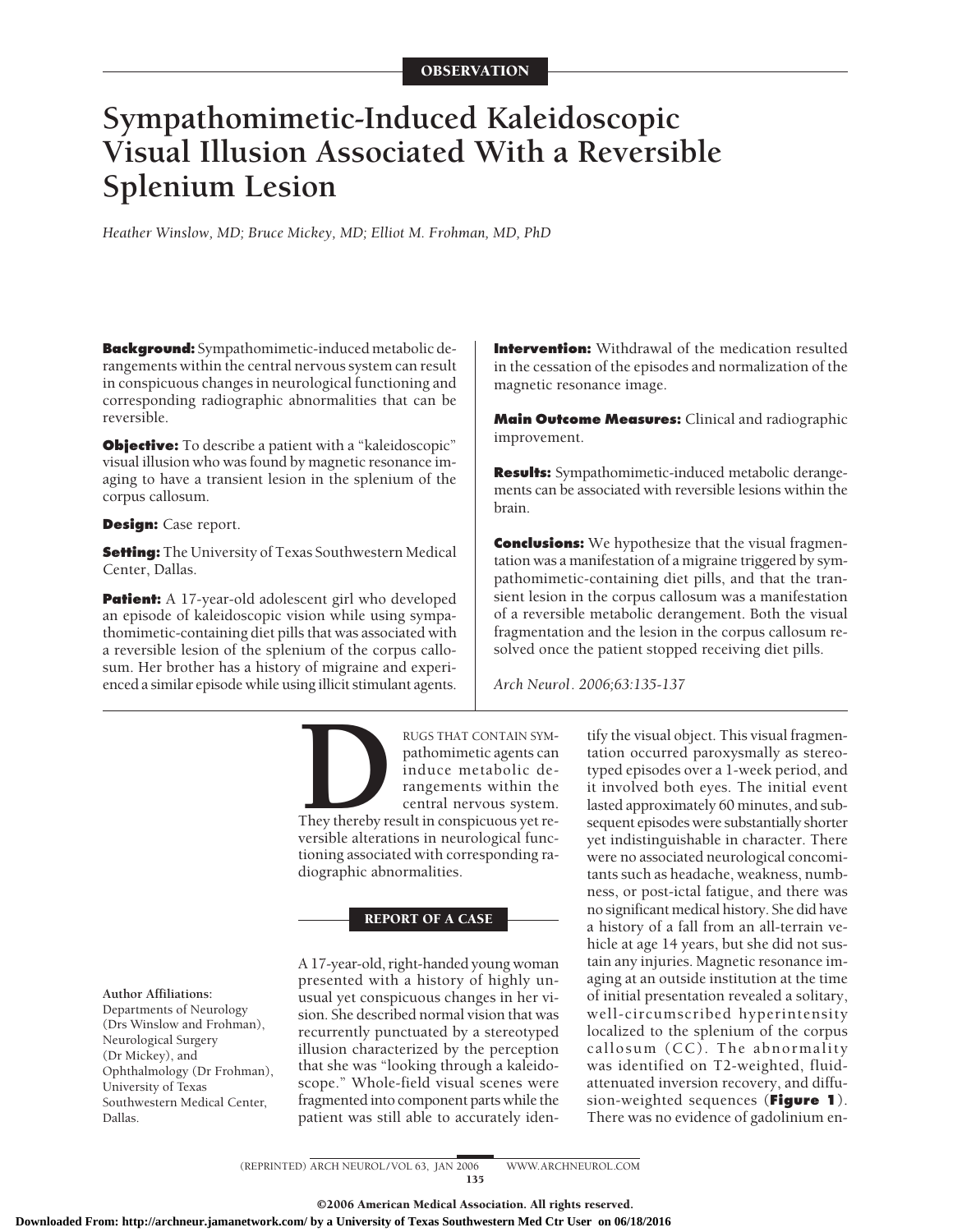

**Figure 1.** Magnetic resonance imaging revealed a conspicuous splenial lesion during the clinical syndrome. A, A sagittal fluid-attenuated inversion recovery magnetic resonance imaging sequence clearly demonstrates a hyperintensity occupying nearly the entire splenium. B, An axial T1-weighted magnetic resonance image with gadolinium infusion fails to show any enhancement. There is, however, a subtle low-density area in the central splenium that is likely suggestive of edema. C, An axial diffusion-weighted magnetic resonance image reveals intense brightness within the splenium.

hancement. A magnetic resonance scan of the cervical and thoracic spinal cord was normal. Cerebrospinal fluid IgG index and synthesis rate were normal, and there was no evidence of oligoclonal bands. Results of a comprehensive metabolic panel including liver functions, electrolyte levels, blood glucose level, complete blood cell count, antiphospholipid antibodies, lupus anticoagulants, protein C and S, antithrombin III, factor V Leiden, VDRL test, cryptococcal antigen, antinuclear antibody, rheumatoid factor, erythrocyte sedimentation rate, Lyme titer, serum protein electrophoresis, and immunofixation were all normal. The differential diagnosis of this lesion included neoplasm, gliosis, traumatic axonal injury, Susac syndrome, a metabolic or infectious derangement, Marchiafava Bignami disease, and demyelination. The patient was referred to our neurological surgery and neurology departments for consultation and further workup.

The patient denied sensory or motor alteration, gait disturbance, and Lhermitte phenomenon. She also denied having any visual disturbances since the episodes that occurred 6 weeks prior to our examination.

Extensive neurological examination demonstrated normal mentation. Visual acuity, confrontational fields, color vision by Ishihara plates, pupillary responses, and funduscopic examination results were normal. There was no evidence of a relative afferent pupillary defect. The results of the remainder of the examination were normal.



**Figure 2.** A follow-up sagittal fluid-attenuated inversion recovery magnetic resonance image shows nearly complete resolution of the splenial lesion.

Results of laboratory investigations including coagulopathy profile and extensive cerebrospinal fluid analysis with cytology were also normal.

A more extensive history revealed that the patient had been using stimulant-containing diet pills at the time that the visual disturbances occurred. Following discontinuation of this agent, no further episodes of kaleidoscopic visual illusions occurred. A family history of migraine was identified. However, a most intriguing historical point disclosed by our patient's mother was that the patient's brother had previously experienced similar visual disturbances (ie, kaleidoscopic illusions) when he was abusing illicit stimulant agents in the past. With this information, we hypothesized that the visual fragmentation described in our patient was a symptom of a migraine induced by stimulants within the diet pills. Further, we suggested that a complex metabolic derangement was responsible for the lesion within the splenium, and we anticipated that the lesion might resolve spontaneously. A follow-up magnetic resonance image taken at our hospital confirmed our suspicion, demonstrating nearcomplete resolution of the lesion (**Figure 2**).

## **COMMENT**

The prevalence of acquired lesions within the CC has been estimated to be about 3% according to a magnetic resonance imaging study examining  $450$  patients.<sup>1</sup> The differential diagnostic considerations of CC abnormalities include ischemia, multiple sclerosis, diffuse axonal injury secondary to trauma, hydrocephalus, and tumors.<sup>2</sup> Transient focal lesions of the splenium of the CC also have been described in patients receiving antiepileptic drugs.3 In contrast to our patient, the described subjects did not show any clinical signs or symptoms related to these lesions. However, similar to our case report, the lesions in these patients resolved after the antiepileptic drug was withdrawn.3 The transient lesions in the patients with epilepsy were thought to be secondary to vasogenic or cytotoxic edema<sup>3</sup> or to reversible demyelination related to the antiepileptic drugs.<sup>4</sup> The most comprehensive mag-

(REPRINTED) ARCH NEUROL/VOL 63, JAN 2006 WWW.ARCHNEUROL.COM 136

©2006 American Medical Association. All rights reserved. **Downloaded From: http://archneur.jamanetwork.com/ by a University of Texas Southwestern Med Ctr User on 06/18/2016**